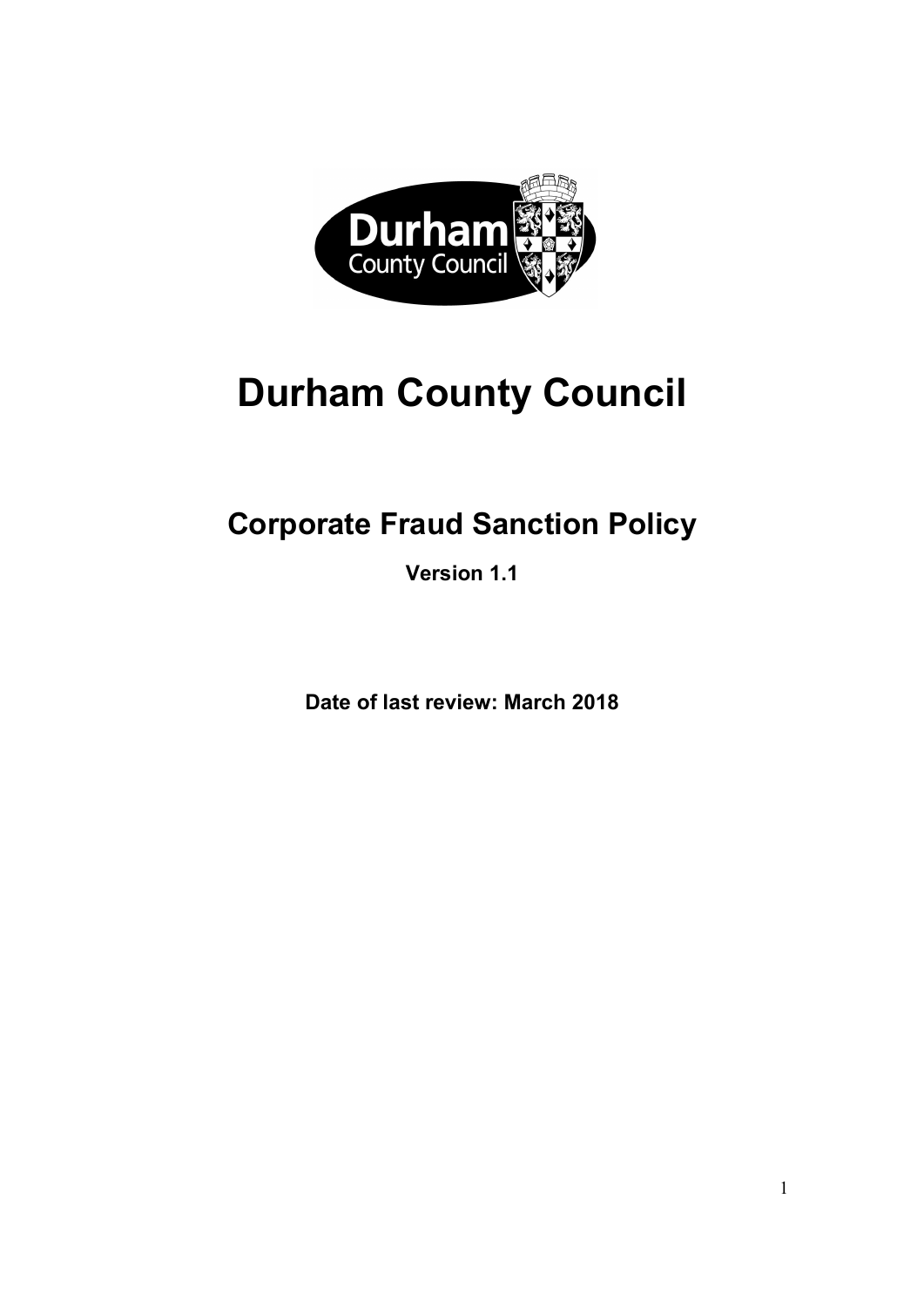## 1. INTRODUCTION

- 1.1 Durham County Council's Counter Fraud and Corruption Strategy sets out the commitments of Durham County Council (the Council) to tackling fraud, corruption and bribery. It also makes clear to all concerned the appropriate and decisive action that will be taken against those committing, or attempting to commit, fraudulent and/or corrupt acts against the Council and that cases will be thoroughly investigated and dealt with.
- 1.2 The Council seeks to ensure that it creates a zero tolerance culture in order for it to be effective in its approach to dealing with fraud, corruption and bribery. There is commitment to ensure that opportunities are reduced to the lowest possible level by:
	- Raising awareness of the impact of fraud, both on the organisation and the individual;
	- Preventing, detecting, investigating and deterring fraud;
	- Applying sanctions against people who commit fraud;
	- Seeking redress for frauds, overpayments and losses.
- 1.3 This policy sets out what actions will be taken in dealing with cases of fraud and the criteria to be used to decide whether a sanction is appropriate. Its principles will apply equally to any fraud against the Council or against funds for which the Council has responsibility. This will ensure that decisions are consistent and fair.
- $1.4$ The Council will always take into account:
	- The value of the financial loss involved:  $\bullet$
	- If the person has used a false identity document, either forged or counterfeit to make a gain or a loss to another;
	- The period of time over which the alleged offence took place;
	- The standard of the evidence obtained during the investigation:
	- Any evidence that the offence was premeditated and thereby calculated and a deliberate attempt to defraud the Council;
	- Whether the person was in a position of authority or trust:
	- The type of fraud;
	- The person's previous convictions, cautions, administrative penalties and civil and disciplinary outcomes;
	- If the person has declined the offer of an administrative penalty or caution or has withdrawn from an administrative penalty agreement;
	- Whether it is in the public interest;
	- The reputation of the Council:
	- Any mitigating or aggravating circumstances that might be present.
- 1.5 These examples are not exclusive or exhaustive and each case should be judged on its own merit.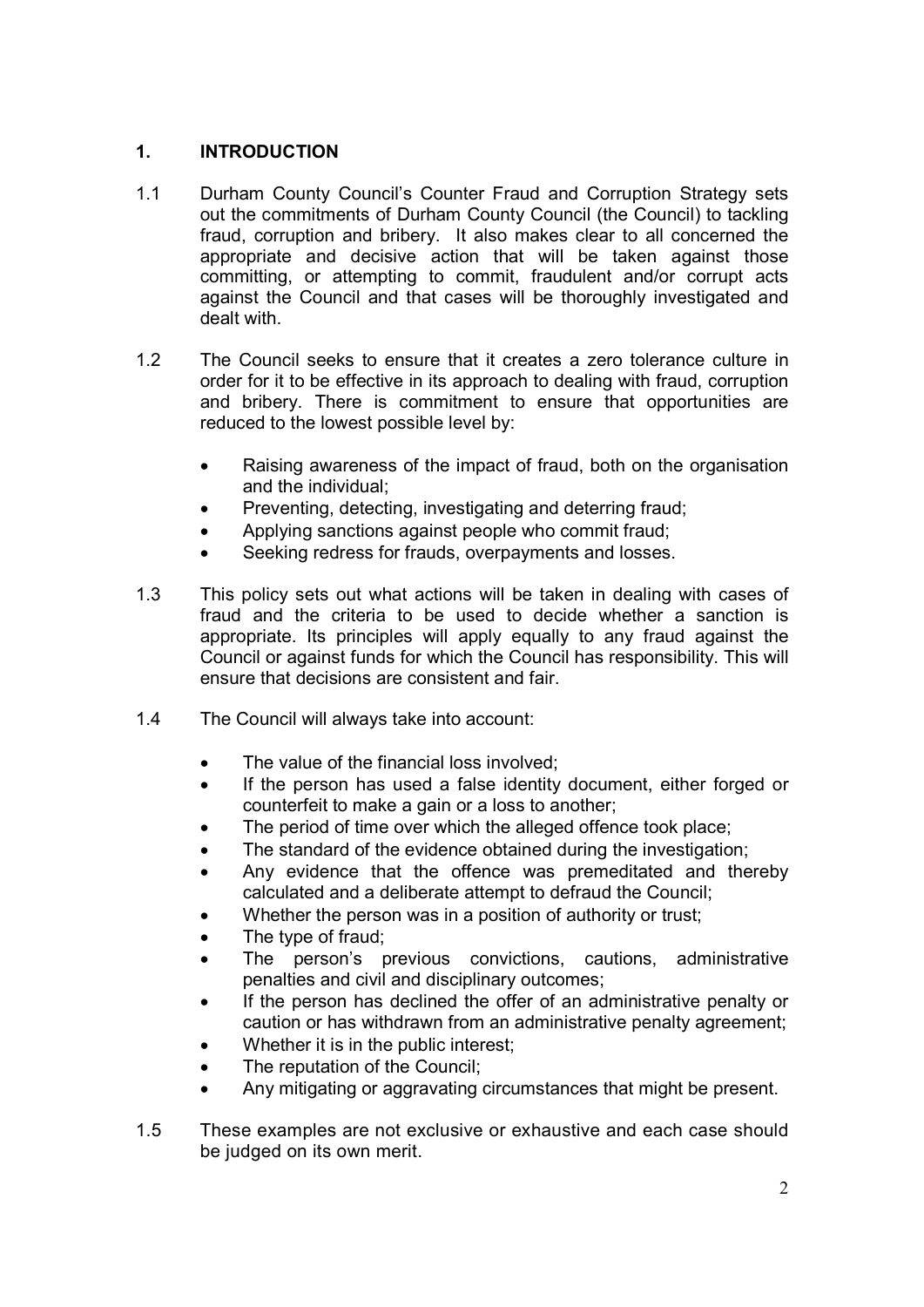1.6 By taking action against fraudulent offenders, the Council will convey the message to the public that any fraud will not be tolerated.

## 2. DECISION MAKING

- 2.1 The decision to refer a case for further action is a serious matter for all parties involved and each case will be examined on its own merits on a consistent and impartial basis. The decision to treat a fraud as serious and to impose a sanction will be taken by a Senior Officer within the Internal Audit service.
- $2.2$ The decision to refer a matter for criminal or civil prosecution will be taken in consultation with the Council's legal services.
- $2.3$ A record of all such decisions and reasons for particular sanctions will be made and retained for all cases. Documentation will be completed and kept on the record.

## 3. NO FURTHER ACTION

- $3.1$ No further action will be taken where either the evidence does not support that a fraud has taken place, or, where it is considered a fraud has taken place, but it will not be pursued due to one or more of the following factors:
	- Evidence is not robust or reliable;
	- It is not in the public interest to pursue;
	- It is not in the interests of the Council to pursue.

#### 4. FORMS OF SANCTION:

- 4.1 Forms of sanction are:
	- Disciplinary action;
	- Civil proceedings;
	- Criminal proceedings;
	- Offer of an Administrative Penalty;
	- Offer of a Caution;
	- Warning Letters.
- 42 In some cases, more than one form of sanction may be appropriate. For example, where the employee has defrauded the Council, disciplinary, prosecution and civil recovery action may be taken.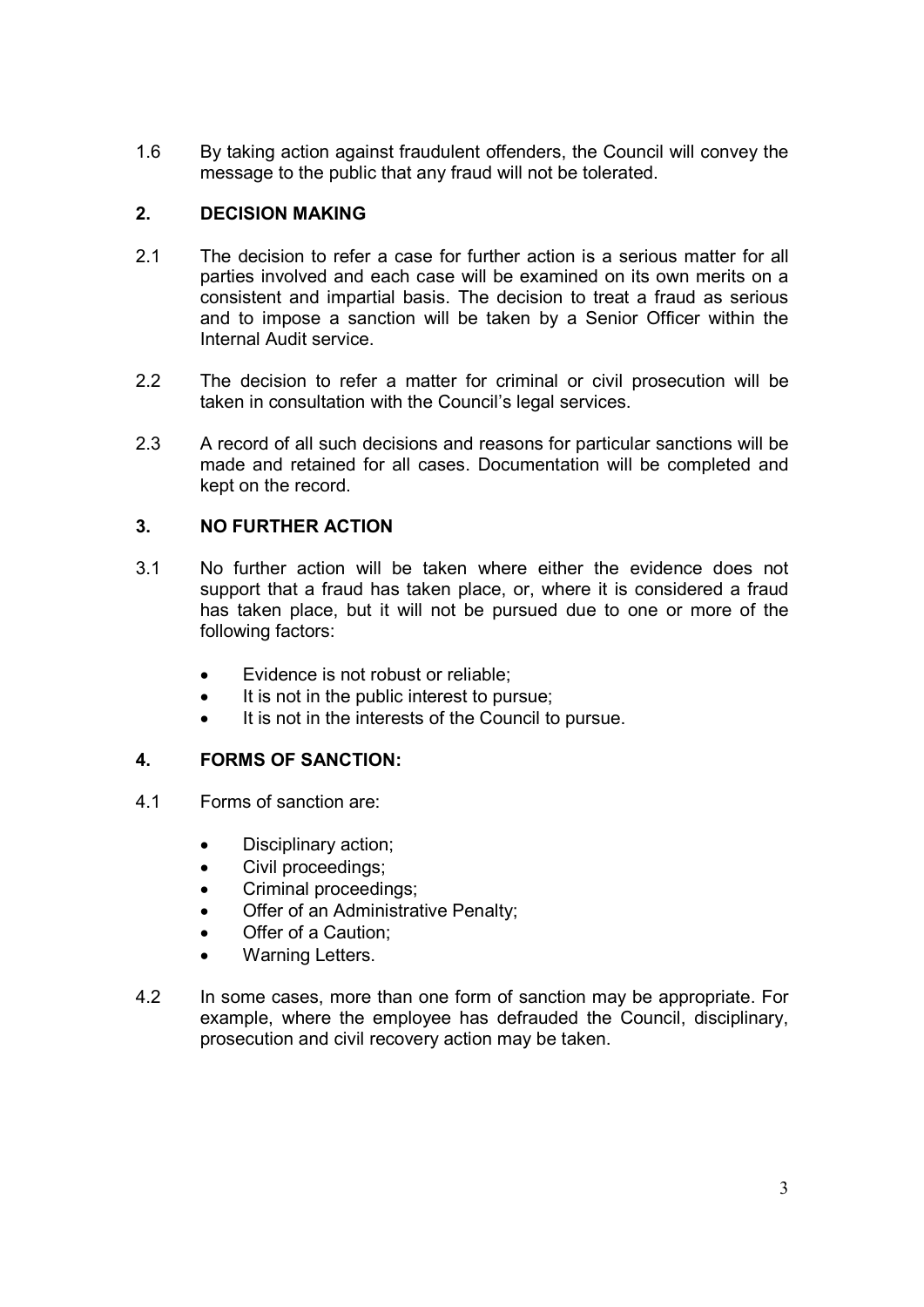#### Disciplinary Action

- 4.3 In the event of an allegation made against an employee, disciplinary action may be taken following the Council's disciplinary policy. In some cases, disciplinary action and criminal action may be appropriate and could be investigated in parallel. Outcomes of any disciplinary action will be taken in line with the Council's disciplinary policy and may, in appropriate cases, include dismissal from employment.
- 44 In order to create a zero tolerance culture, the Council must exercise a tough approach against both internal employees and external customers/partners committing or attempting to commit fraud.

#### Civil Proceedings

- 4.5 Where it is considered that criminal prosecution will not be pursued, as the evidence is not sufficient to prove beyond reasonable doubt, it may be appropriate to consider civil proceedings.
- $4.6$ For civil proceedings, the standard of proof is on the balance of probabilities.
- 47 Where it is evident that the Council has been defrauded by one of its own employees, customers or service users or other third party, the proceeds of fraud may be preserved through civil proceedings by:
	- Recovery of monies;
	- Council Tax Support Fraud Civil Penalties
	- Council Tax Fraud Civil Penalties

Further detail on each of these is provided below.

#### Recovery of monies

- 4.8 Where an overpayment arising from a fraud is identified, the Council will take steps to recover the resultant debt, including taking action in the civil courts if necessary.
- 4.9 Regardless of whether or not any sanction action is taken, the Council will always seek to recover any overpayments or misused monies.
- 4.10 There will be overpayments which are not due to fraud, and the Council will determine the appropriate recovery in these cases.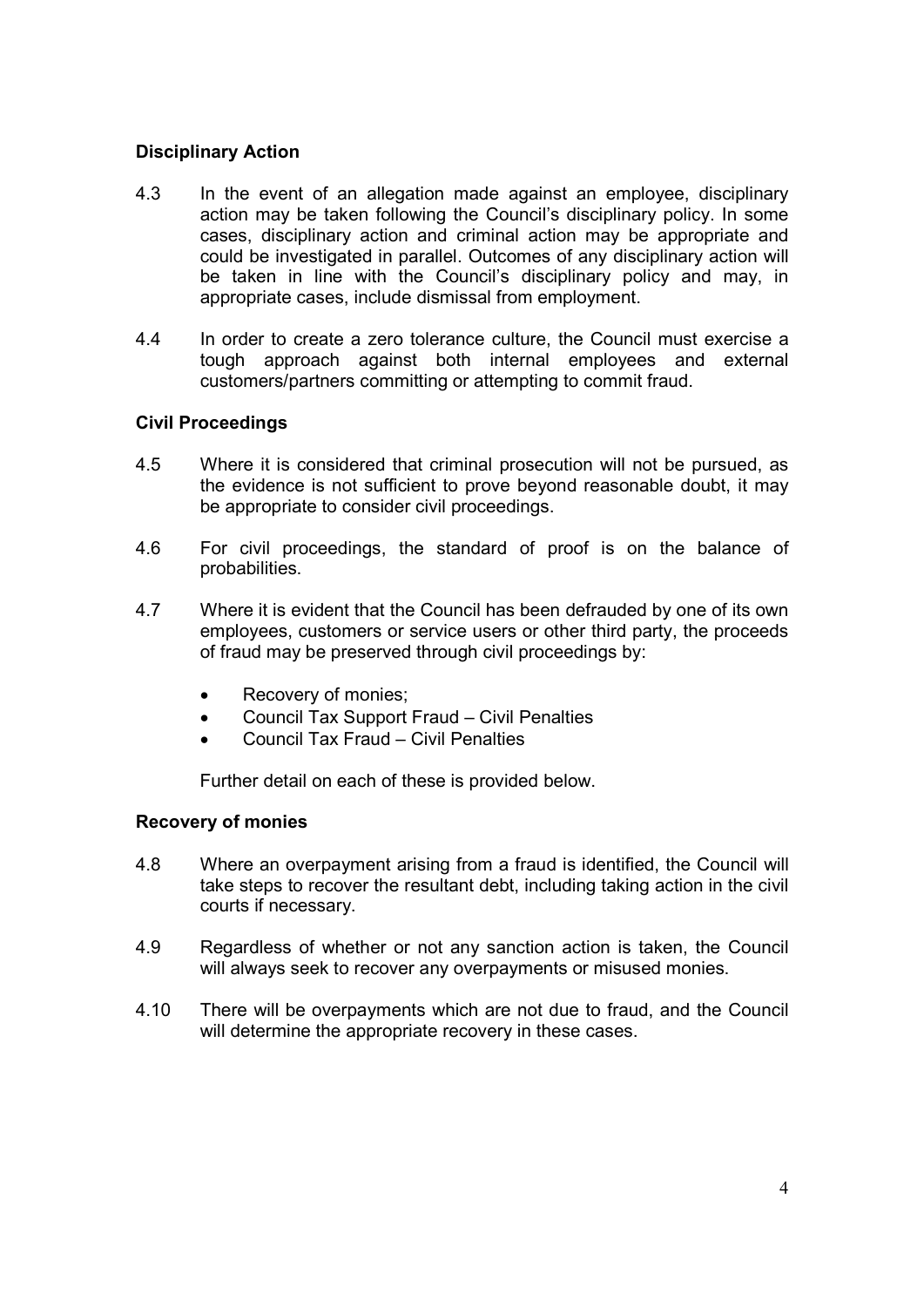#### Council Tax Support Fraud – Civil Penalties

- 4.11 Civil penalties can be imposed for incorrect statements. Regulation 13 of the Council Tax Reduction Scheme (Detection of Fraud and Enforcement) (England) 2013 allows the Council to impose a penalty of £70 where, without reasonable excuse, there is a failure to report the relevant change of circumstances promptly. 4.11
- 4.12 The £70 penalty can only be imposed where a person has not been charged with a Local Council Tax Fraud Offence or has not been offered an administrative penalty or caution.

#### Council Tax Fraud – Civil Penalties

- 4.13 Civil penalties can be imposed for failure to supply information. Schedule 3 of the Local Government Finance Act 1992 allows the Council to impose a penalty of £70 where a person fails to comply with certain requirements as to the supply of information.
- 4.14 A penalty can be imposed on any person who has:
	- been requested by the Council to supply information to identify the liable person for Council Tax and has failed to supply this information; or
	- knowingly supplied information, with regard to identifying the liable person, which is inaccurate in a material particular; or
	- failed without reasonable excuse, to notify the Council that the dwelling will not be, or was no longer an exempt dwelling; or
	- failed without reasonable excuse, to notify the Council that the chargeable amount is not subject to a discount, or is subject to a discount of a lesser amount.

#### Criminal Proceedings

- 4.15 In the most serious of cases, the Council will give consideration to the prosecution of those offenders suspected to have committed fraud. Where the Council considers there is sufficient evidence to indicate a criminal act has taken place, the Council will utilise its Legal Service to undertake the criminal prosecution.
- 4.16 There may be cases that are deemed more appropriate to be referred to the police. With these cases, the decision taken by the police or the Crown Prosecution Service will be final as to whether or not to pursue the case.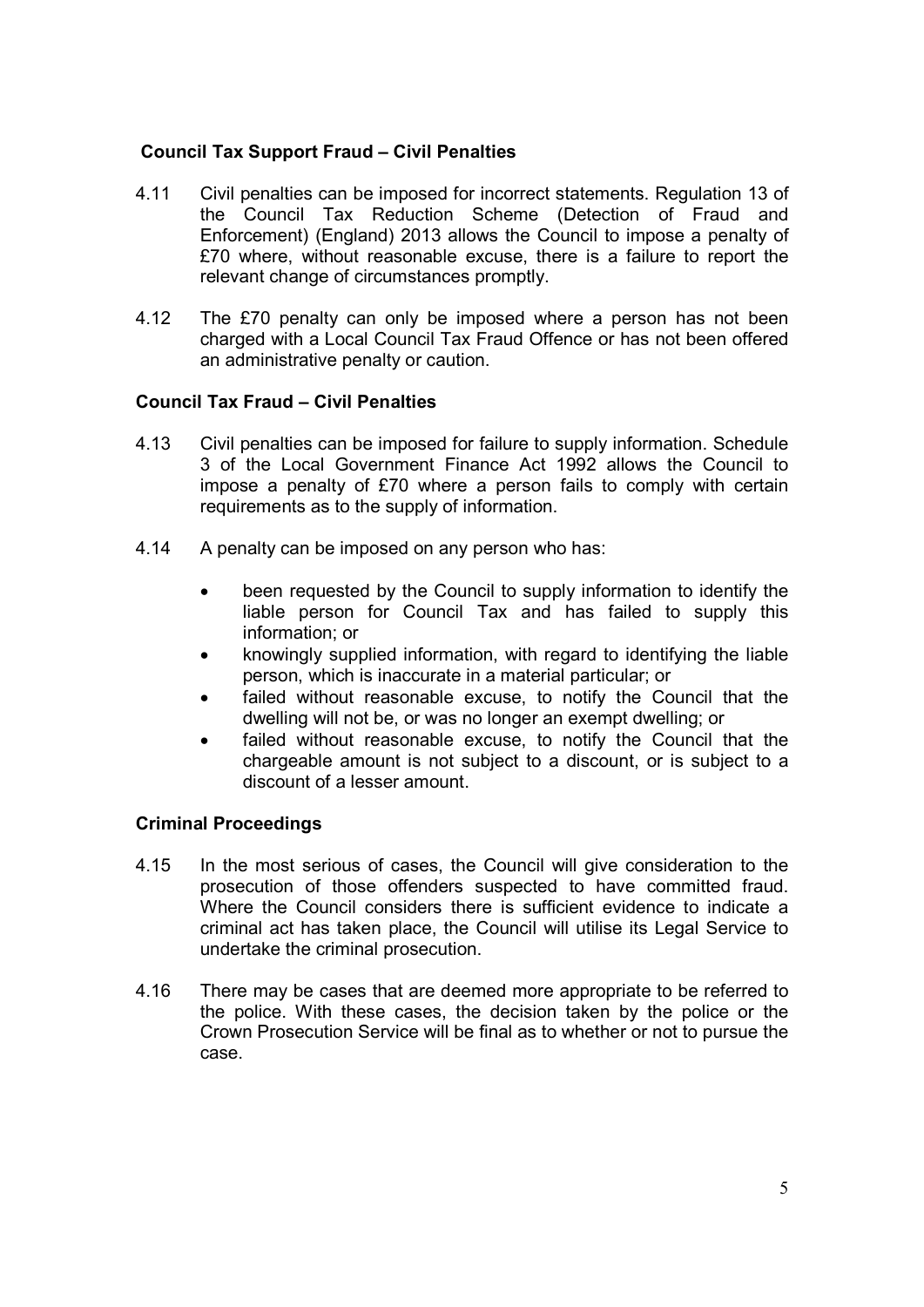- 4.17 Criminal proceedings may be brought for a suspected offence under the following legislation:
	- The Theft Act 1968 (as amended);
	- The Fraud Act 2006;
	- Forgery and Counterfeiting Act 1987;
	- Computer Misuse Act 1990;
	- Local Government Finance Act 1992;
	- Data Protection Act 1998;
	- Identity Card Act 2006;
	- The Bribery Act 2010:
	- Welfare Reform Act 2012;
	- The Prevention of Social Housing Fraud Act 2013:
	- The Council Tax Reduction Scheme (Enforcement & Fraud) Regulations 2013;
	- Housing Act 1996;
	- Road Traffic Regulation Act 1984;
	- Proceeds of Crime Act 2002;
	- Any other relevant provision in law.
- 4.18 4.18 The Council must be satisfied that the investigation has been conducted efficiently and in accordance with the Criminal Procedure and Investigations Act 1996 and the Police and Criminal Evidence Act 1984. Where administrative failures or unnecessary delays are evident, the Council will take these factors into consideration but, depending upon the circumstances, they will not preclude a prosecution.
- 4 1 9 In deciding whether prosecution is an appropriate course of action, the Council will be guided by the Code for Crown Prosecutors and will only initiate legal action if it has satisfied both the evidential test and the public interest test. When necessary, advice will be obtained from an appropriate source, usually the prosecuting solicitor.
- 4.20 The value of any financial loss is a key factor to take into consideration when determining whether a prosecution is appropriate. If the gross adjudicated overpayment is above £3,000, then the case will be prosecuted from the outset, unless there are overriding mitigating factors (as set out below).
- $4.21$ Whilst it will form part of the decision making process, the value of any financial loss is only one factor to be taken into consideration when determining whether a prosecution is appropriate. Other factors, such as the nature and duration of the offence, the method of commission and its severity, will also need to be considered. There are fraud types that won't have any value where prosecution will be suitable.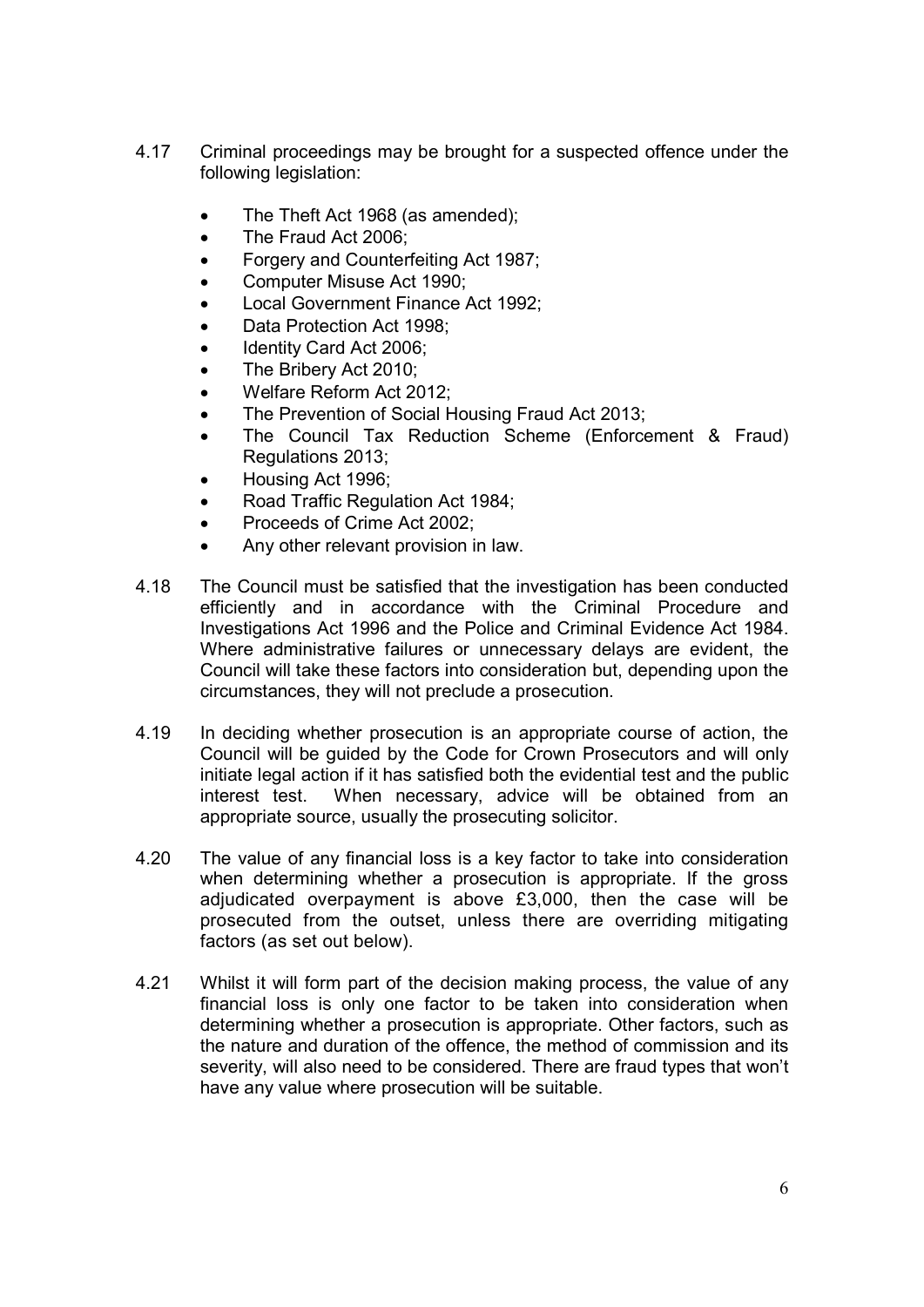- 4.22 Mitigating personal and social factors will also be considered, including:
	- The physical and/or mental health of the subject;
	- Their ability to understand proceedings:
	- Their domestic situation, if they have dependants;
	- The effect upon any third parties.
- 4 2 3 Similarly, aggravating factors will also be considered, such as:
	- Any element of conspiracy or collusion;
	- Previous fraud sanctions or convictions:
	- Was there any degree of premeditation:
	- Is this type of offence prevalent within the area;
	- Has an offer of an alternative sanction been refused.
- 4.24 The above illustrative factors will be considered in deciding whether to prosecute an individual. It does not represent an exhaustive list of individual circumstances, which may be taken into account.
- 4.25 Any decisions taken under this policy will be fully documented and the factors used in reaching the decision recorded. It is recognised that criminal prosecution is a serious step to take and the decision to refer cases for prosecution will not be taken lightly.
- 4.26 In the event of a prosecution not being the preferred option, alternative sanctions such as cautions and administrative penalties may only be considered, if the case could be successfully prosecuted upon the offer of alternative sanctions being refused.
- 4.27 Whilst the Council does not hold any housing stock, it can still investigate suspicions of tenancy fraud. The Council view is that one property lost to fraud is one less property available to use for genuine applicants on the housing register. The Prevention of Social Housing Fraud Act 2013 allows the Council to prosecute in relation to tenancy fraud. Where appropriate this will be carried out by working in partnership with local registered social landlords.
- 4.28 Details of all prosecutions should be held by the Council for a period of six years. If a person is subsequently prosecuted for a later offence, the prosecution may be cited in court, adhering to the Rehabilitation of Offenders Act and advice from legal services.

#### Offer of an Administrative Penalty

4.29 4.29 From 01 April 2013, Regulation 11 of the Council Tax Reduction Scheme (Detection of Fraud and Enforcement) (England) Regulations 2013, introduced penalties as an alternative to prosecution in cases of local Council Tax Support Fraud.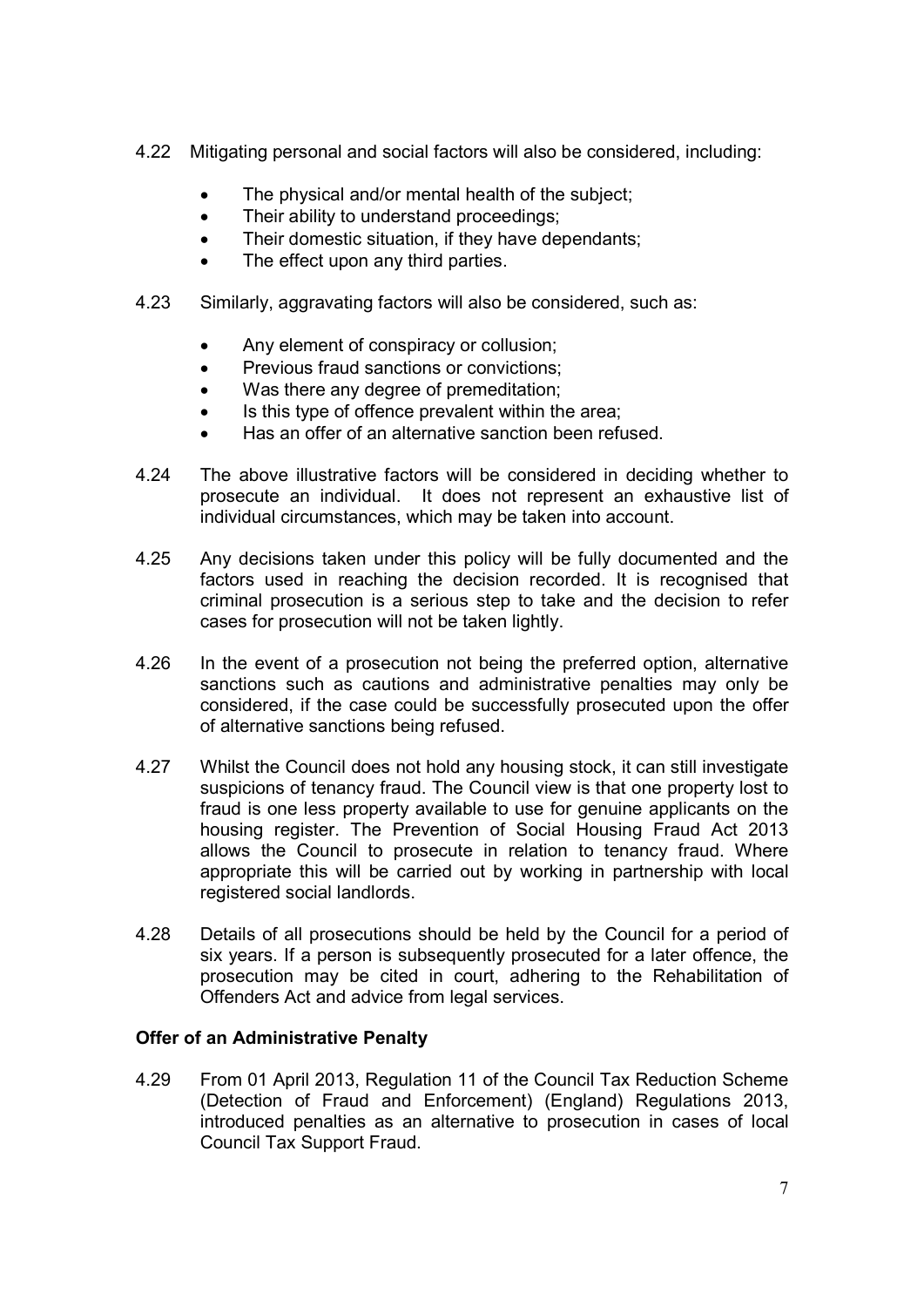- 4.30 A penalty, as an alternative to prosecution, will only be considered where there is sufficient evidence to justify the prosecution of an offence, where the offence is not so serious and where the overpayment is low enough that it would not be in the public interest to prosecute.
- 4.31 If a person enters into an administrative penalty agreement, they will be required to pay a penalty to the Council in addition to repaying the council tax reduction overpayment. The Council will recover overpayments and penalties in accordance with legislation but, in doing so, will ensure that no one is placed in hardship. A decision to impose a penalty will not be taken lightly.
- 4.32 The amount of penalty is to be 50% of the amount of the excess reduction (rounded down to the nearest whole penny), subject to a minimum amount of £100 and maximum amount of £1,000. The Council can also administer a penalty of £100 for attempted fraud cases.
- 4.33 Failure to repay the debt or default on instalments may result in civil proceedings being taken or the withdrawal of the financial penalty agreement and criminal proceedings considered as an alternative.
- 4.34 For an offer of an administrative penalty to be made, the following criteria should be met:
	- There are grounds for instituting criminal proceedings but the case is not so serious that prosecution should be considered at the outset;
	- The offender's lack of previous convictions/cautions has been taken into account;
	- The offer of a penalty would not cause severe financial hardship or put a vulnerable person at risk;
	- The offender would have the means to pay the penalty and by offering a penalty this would act as a suitable deterrent.
- 4.35 There will be occasions where not all of the above criteria are met, however an administrative penalty may still be appropriate. Every case will be considered on its own merits and legal advice will be sought where there is a doubt whether an administrative penalty is an appropriate sanction. All decisions to offer an administrative penalty will be fully documented and the factors used in reaching the decision recorded.
- 4.36 Details of all administrative penalties will be held by the Council for a period of six years.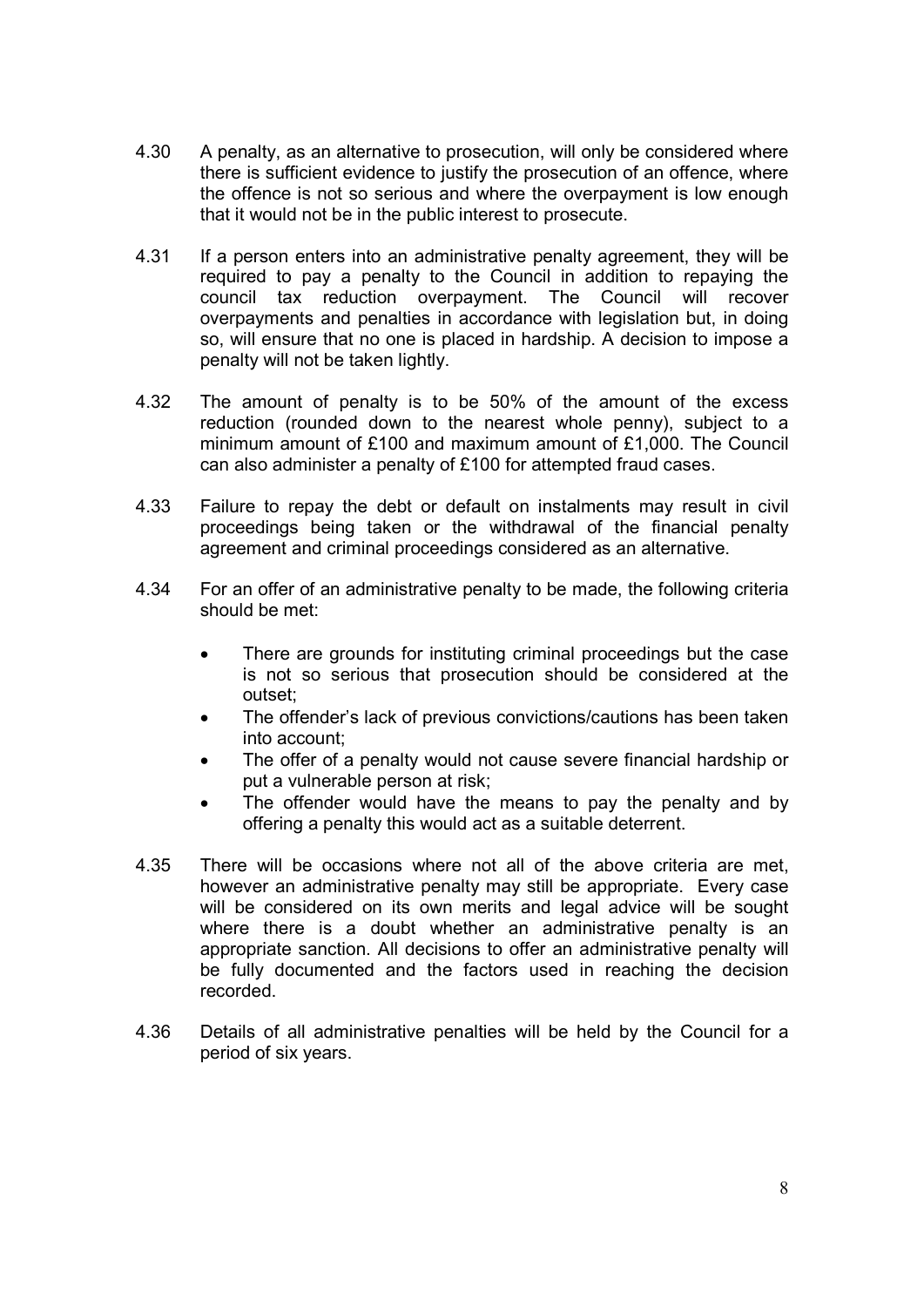#### Offer of a Caution

- 4.37 A caution is a meaningful warning given in certain circumstances as an alternative to prosecution. Should the offender decline the offer of a caution then consideration will be given to initiating criminal proceedings, therefore all cases must be of a prosecutable standard and satisfy the evidential and public interest test.
- 4 38 For an offer of a caution to be made, the following criteria should be met:
	- The offender is eighteen years of age or over;
	- There are grounds for instituting criminal proceedings but the case is not so serious that prosecution should be considered from the outset;
	- The offence is relatively minor;
	- The offender's history of previous convictions/cautions has been taken into account;
	- There has been a clear, reliable and recordable admission of the offence, which is compliant with the Police and Criminal Evidence Act.
- 4.39 There will be occasions where not all of the above criteria are met, however a caution may still be appropriate. Every case will be considered on its own merits and legal advice will be sought where there is doubt whether a caution is an appropriate method of disposal. All decisions to offer a caution will be fully documented and the factors used in reaching the decision recorded.
- 4.40 Details of all cautions will be held by the Council for a period of six years. If a person is subsequently prosecuted for a later offence, the caution may be cited in court, adhering to the Rehabilitation of Offenders Act and advice from legal services.

#### Warning Letters

- 4.41 In circumstances where there is sufficient evidence, but it is not in the public interest to prosecute or issue an alternative sanction, the Council will issue a warning letter. Such circumstances may include:
	- Where the offence was committed by mistake;
	- Where the person committing the offence would still be eligible, if they applied again;
	- Where the offender was not interviewed under caution and it is deemed appropriate that a warning letter would act as a suitable deterrent.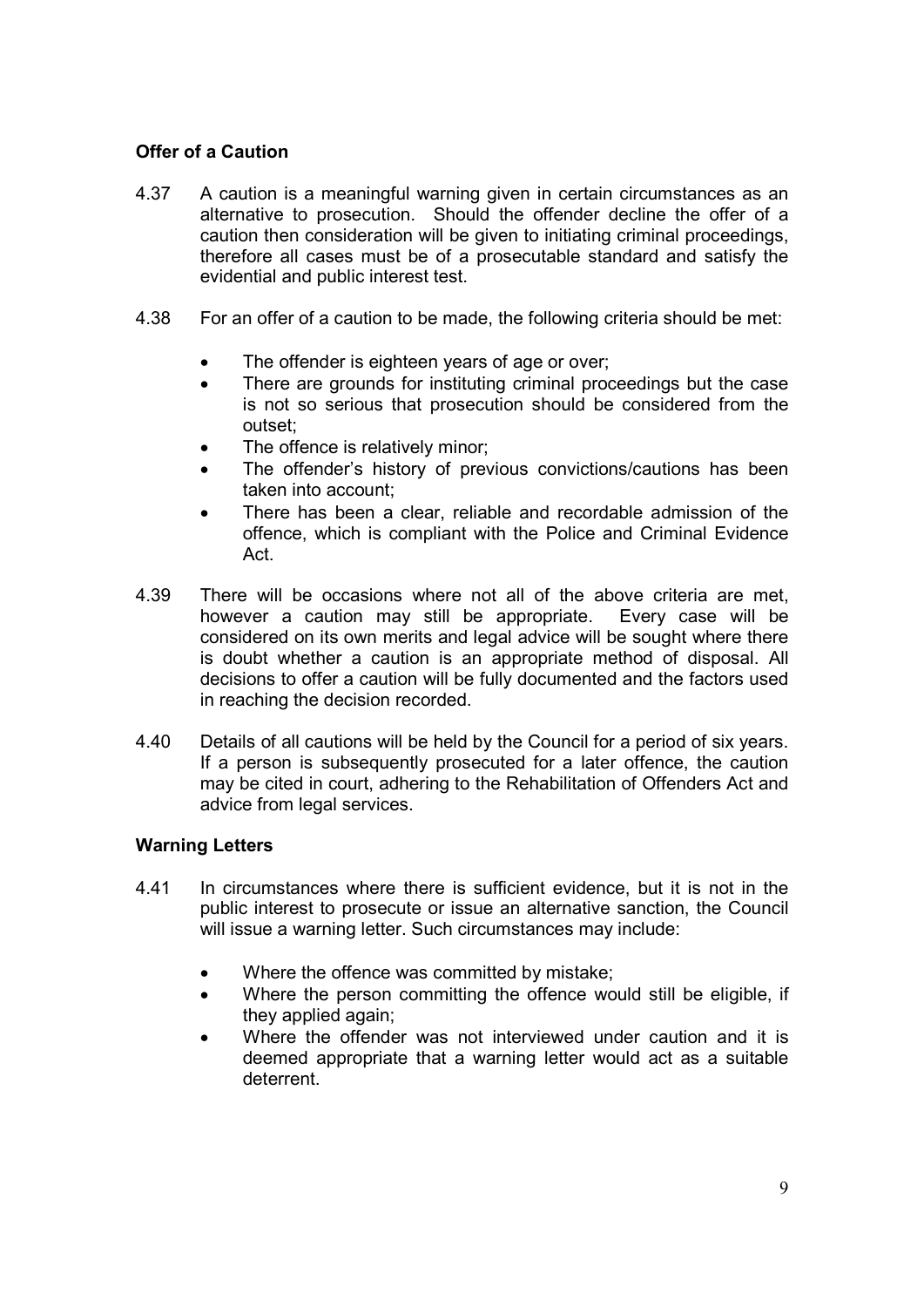- 4.42 This list is not exhaustive and each case will be judged on its merits. All decisions to offer warning letters will be fully documented and the factors used in reaching the decision recorded.
- 4.43 Details of all warning letters will be held by the Council for a period of six years.

#### 5. RECOVERY OF LOSSES

- $5<sub>1</sub>$ In all cases where a loss has been incurred by the Council due to a fraudulent activity, theft, corruption, bribery or any other financial misconduct, the Council will seek to recover that loss and, where appropriate, the cost of the investigation. The Council will actively pursue recovery of all overpayments in line with the Redress of the Council's Counter Fraud & Corruption Strategy.
- $5.2$ This action may include consideration under the Proceeds of Crime Act 2002. The Council may use its own accredited financial investigators or those attached to other law enforcement agencies in order to conduct the investigation, obtain orders and present evidence.

## 6. PARTNERSHIPS

- $6.1$ Where appropriate, the Council will work in partnership with other organisations such as the Police, Department for Work and Pensions, Home Office, Her Majesty's Revenues and Customs, UK Borders Agency, other Local Authorities and Registered Social Landlords.
- 6.2 The Council will assist with any sanctions and prosecutions being imposed by its partners and support such actions. The Council will utilise the expertise and regulatory powers that each of its partners have to maximise the sanctions available.

#### 7. RECORDING PENALTIES, SANCTIONS AND PROSECUTIONS

 $7<sub>1</sub>$ For an effective regime of sanctions to be successful, it is a requirement that accurate records of all convictions, penalties, cautions, warning letters and outcomes of fraud investigations are maintained. This will enable the correct decisions to be made taking full account of the defendant's background. Therefore it is important that a record of every individual sanction is recorded.